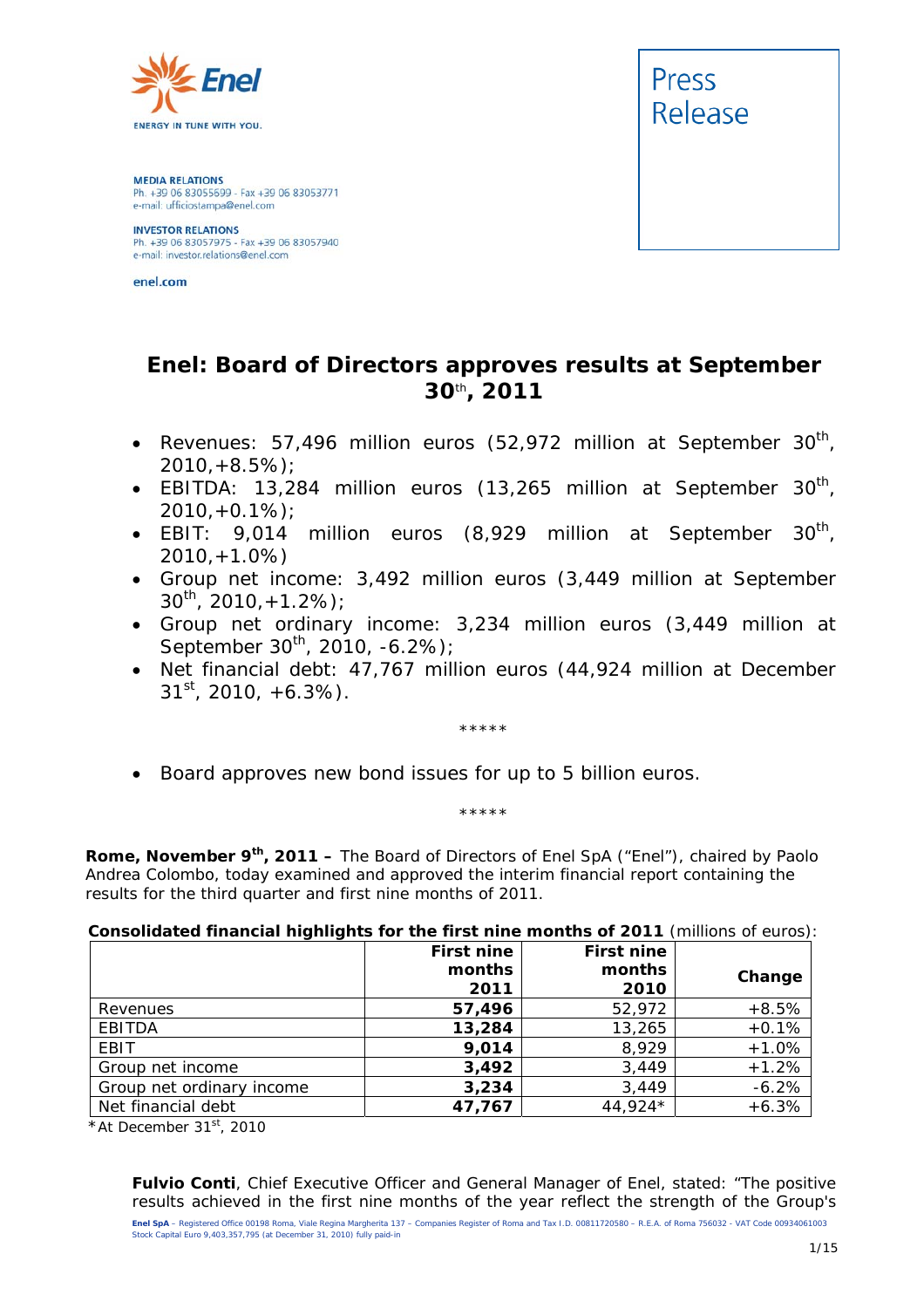



international diversification. The growth of Latin America, Russia and East Europe, as well as the expansion of renewables around the world, have counterbalanced weakness of economic cycle in the euro zone. For 2011 as a whole, the Group expects to perform in line with its guidance to the financial community, both in terms of EBITDA and net financial debt, while net ordinary income will be impacted as expected by the so-called 'Robin Hood Tax'. All our goals will be achieved through our efficiency programmes, optimisation of investments and improvement in cash flow expected in the last quarter".

#### \*\*\*\*\*

Unless otherwise specified, the balance sheet figures at September 30<sup>th</sup>, 2011, exclude assets and liabilities held for sale, which essentially regard (i) the net assets of Deval and Vallenergie, which on the basis of decisions made by management meet the requirements of IFRS 5 for such classification; and (ii) the assets of Endesa Ireland.

Having completed the process of allocating the purchase price of Enel's acquisition of 40% of SE Hydropower, in compliance with IFRS 3 and within the time limit established by that standard, a number of changes have been made to the values reported on a provisional basis in the financial statements at December 31<sup>st</sup>, 2010, as a result of the final determination of the fair values of the assets acquired and the liabilities assumed. Accordingly, the balances of those items at December  $31^{st}$ , 2010, have been properly adjusted and restated for comparative purposes only.

This press release uses a number of "alternative performance indicators" not envisaged in the IFRS-EU accounting standards (EBITDA, net financial debt, net capital employed, net assets held for sale, Group net ordinary income). In accordance with recommendation CESR/05-178b published on November 3<sup>rd</sup>, 2005, the criteria used to calculate these indicators are described at the end of the release.

#### \*\*\*\*\*

#### **OPERATIONAL HIGHLIGHTS**

#### **Electricity and gas sales**

Electricity sold by the Enel Group to end users in the first nine months of 2011 amounted to 232.4 TWh, up 1.7 TWh (+0.7%) compared with the same period of 2010.

The increase is attributable to increased sales abroad (+9.3 TWh), in particular in operations in Latin America (+4.2 TWh), France (+3.9 TWh) and Russia (+1.1 TWh), partially offset by a decrease in volumes sold in Italy (-7.6 TWh).

Sales of gas to end users in the first nine months of 2011 came to 5.9 billion cubic metres, down 0.4 billion cubic metres (-6.3%) compared with the year-earlier period. Domestic sales fell by 0.7 billion cubic metres, while sales of gas abroad by Endesa in the Iberian peninsula rose by 0.3 billion cubic metres.

#### **Power generation**

Net electricity generated by the Enel Group in the first nine months of 2011 amounted to 219.5 TWh (+1.2% on the 216.9 TWh in the same period of the previous year), of which 60.0 TWh in Italy and 159.5 TWh abroad.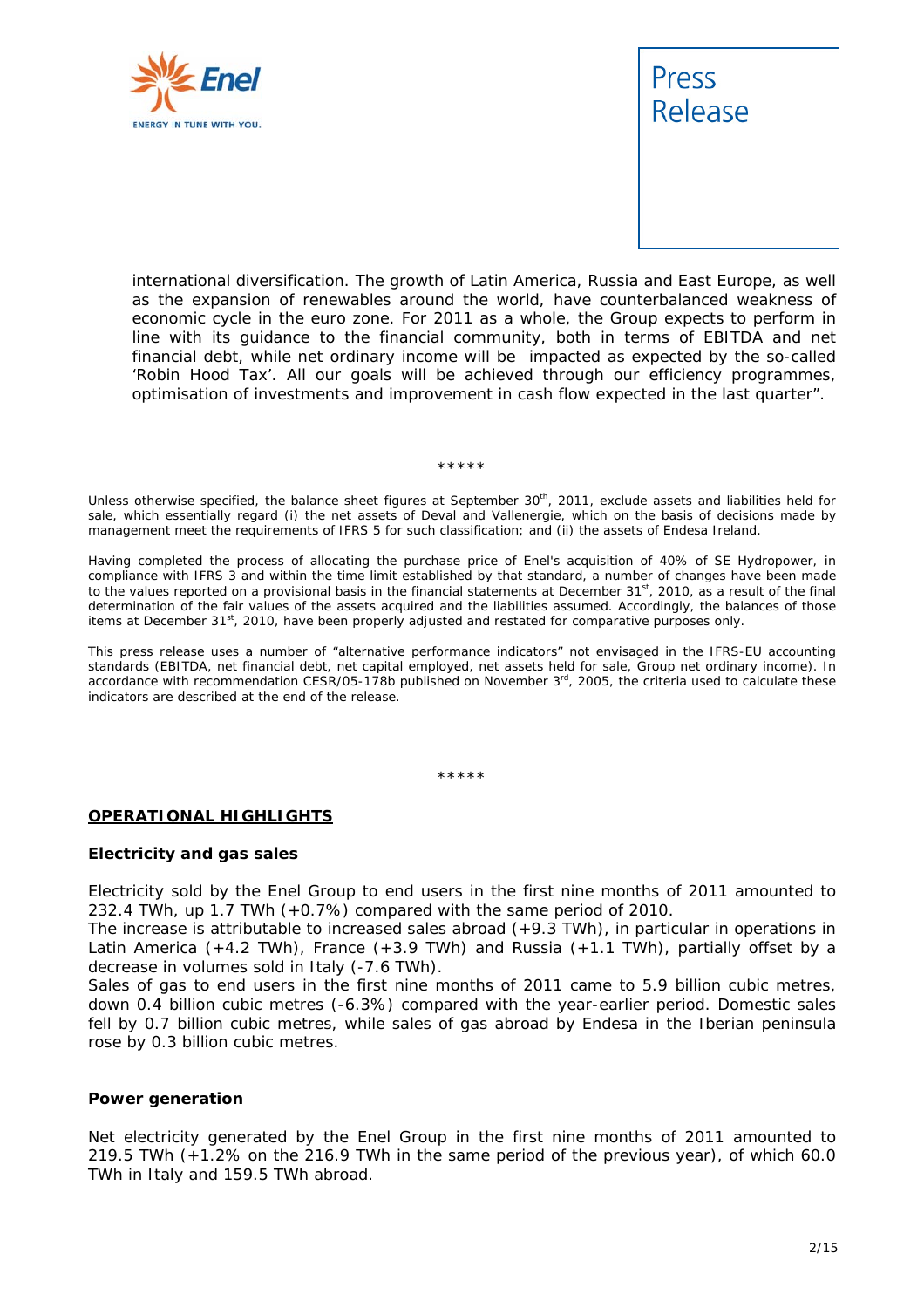



The Enel Group's plants in Italy generated 60.0 TWh, down 1.6 TWh from the first nine months of 2010. The decrease in hydroelectric generation (-3.4 TWh) due to less favourable water conditions in the first nine months of 2011 compared with a year earlier was partially offset by a rise in thermal generation  $(+1.5 \text{ TWh})$  and generation from other renewable resources  $(+0.3 \text{ TWh})$ TWh).

Demand for electricity in Italy in first nine months of 2011 amounted to 250.5 TWh, up 1.7% on the same period of 2010, while net imports contracted by 1.5 TWh (-4.5%).

Net electricity generated abroad by the Enel Group in the first nine months of 2011 came to 159.5 TWh, an increase of 4.2 TWh (+2.7%) on the first nine months of 2010. The rise is mainly attributable to the greater output of Endesa in the Iberian peninsula (+5.8 TWh, despite the reduction in the scope of consolidation equivalent to 0.6 TWh associated with the ECyR plants transferred to Enel Green Power España at the end of March 2010) and to the increase in output by the companies of the Renewable Energy Division.

Of the total generation by Enel power plants in Italy and abroad, 58.5% came from thermal generation, 28.2% from renewables and 13.3% from nuclear.

#### **Distribution of electricity**

Electricity distributed by the Enel Group network totalled 327.3 TWh in the first nine months of 2011, of which 184.8 TWh in Italy and 142.5 TWh abroad.

The volume of electricity distributed in Italy rose by 0.7 TWh (+0.4%) compared with the same period of the previous year.

Electricity distributed abroad totalled 142.5 TWh, an increase of 3.9 TWh (+2.8%) on the corresponding period of 2010, mainly due to the increased contribution of Endesa (+3.6 TWh) in both the Iberian peninsula (+1.7 TWh) and Latin America (+1.9 TWh).

\*\*\*\*\*

#### **CONSOLIDATED FINANCIAL HIGHLIGHTS**

#### **Consolidated results for the first nine months of 2011**

**Revenues** in the first nine months of 2011 totalled 57,496 million euros, an increase of 4,524 million euros (+8.5%) compared with the first nine months of 2010. The rise is essentially attributable to greater revenues from the generation and trading of electricity and fuels and increased revenues from the sale of electricity to end users on the free market abroad. Revenues in the first nine months of 2011 also include the proceeds (435 million euros) from the sale of a number of equity investments and from the pro-rated remeasurement at fair value of the assets and liabilities of certain companies whose status with respect to the requirements concerning control changed as a result of transactions during the first half of 2011.

**EBITDA** in the first nine months of the year amounted to 13,284 million euros, an increase of 19 million euros (+0.1%) on the first nine months of 2010. In addition to the positive impact of the revenues from the disposals and the pro-rated remeasurement at fair value noted above, the increase reflects the improvement in the performance of the Sales, Infrastructure and Networks, and Renewable Energy Divisions, the effects of which were only partly offset by a reduction in the margins of the Generation and Energy Management and Iberia and Latin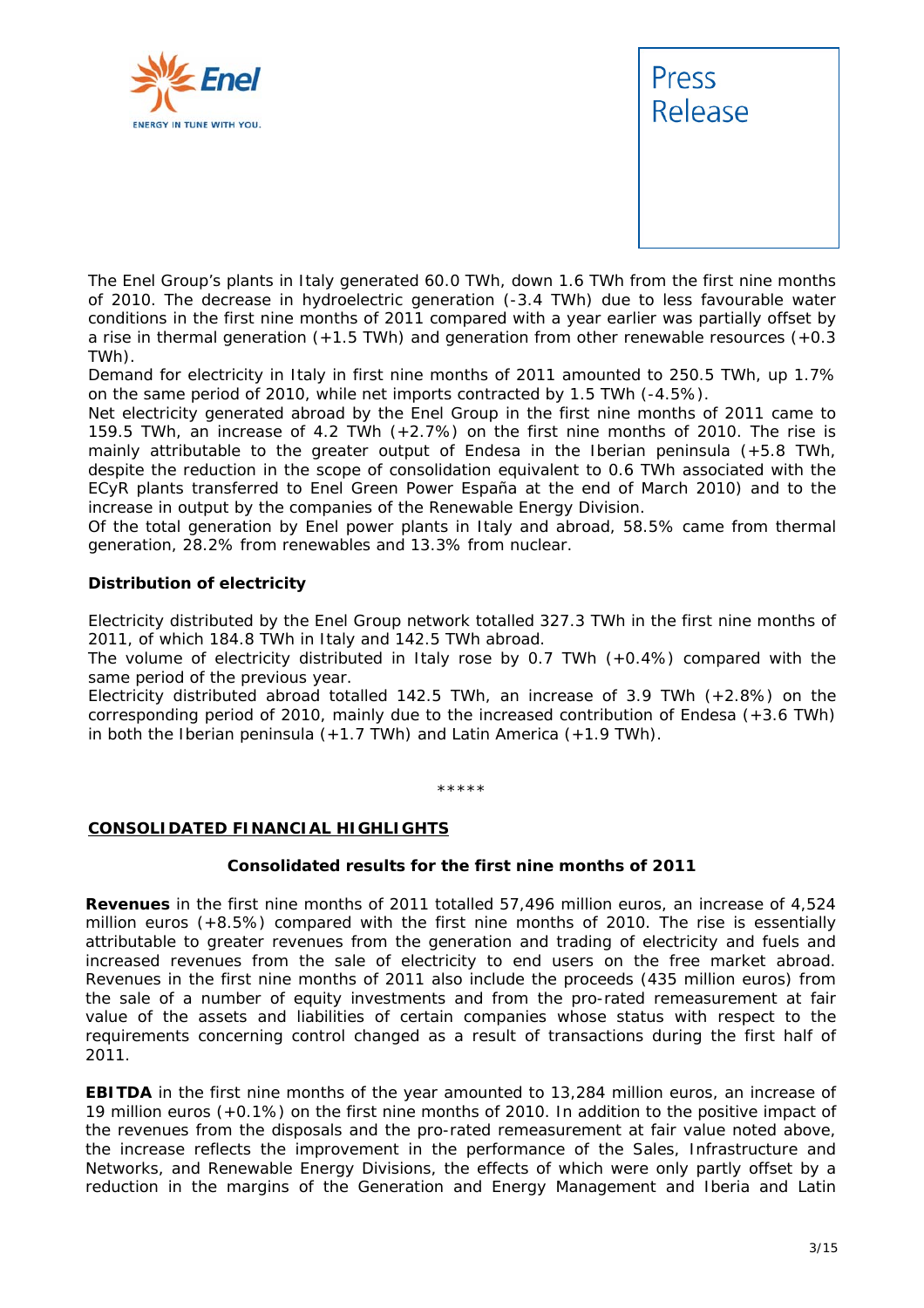



America Divisions. The decline for the latter division is partly attributable to the disposal at the close of 2010 of the gas distribution network and electricity transmission assets in Spain, and the recognition of the net-worth tax in Colombia in 2011.

**EBIT** in the first nine months of 2011 totalled 9,014 million euros, an increase of 85 million euros (+1.0%) from the same period of 2010, benefiting from a decline of 66 million euros in depreciation, amortization and impairment losses compared with the year-earlier period. That reduction reflects the revision of the useful lives of a number of plants in Latin America as well as the change in the scope of consolidation (essentially attributable to the disposal of the highvoltage network in Spain).

**Group net income** was 3,492 million euros in the first nine months of 2011, an increase of 43 million euros compared with the same period of 2010 (+1.2%). The positive impact of the Group's operational performance and the improvement in the results of finance operations were partially offset by higher estimated taxes for the period. The latter reflected the adjustment of current and deferred taxation following the changes to the rules governing the "Robin Hood Tax" in Italy.

**Group net ordinary income** in the first nine months of 2011 totalled 3,234 million euros, down 215 million euros (-6.2%) compared with the same period of the previous year**.**

The **consolidated balance sheet** at September 30<sup>th</sup>, 2011, shows net capital employed of 101,087 million euros (98,790 million euros at December 31<sup>st</sup>, 2010) including net assets held for sale of 497 million euros (620 million euros at December  $31<sup>st</sup>$ , 2010). This was financed by shareholders' equity attributable to shareholders of the Parent company and non-controlling interests of 53,320 million euros (53,866 million euros at December  $31<sup>st</sup>$ , 2010) and net financial debt of 47,767 million euros (44,924 million euros at December 31<sup>st</sup>, 2010). The latter, which excludes the amount relating to assets held for sale (25 million euros, compared with 636 million euros at December 31<sup>st</sup>, 2010), increased by 2,843 million euros (+6.3%) from the end of 2010. The rise is essentially attributable to the payment of dividends, current income taxes and financial expense on the debt and capital expenditure for the period, the effects of which were only partially offset by the cash flows generated by operations. At September 30<sup>th</sup>, 2011, the **debt/equity ratio** was 0.90, compared with 0.83 at the end of 2010.

**Capital expenditure** in the first nine months of 2011 totalled 4,665 million euros, an increase of 640 million euros (+15.9%) on the year-earlier period. With investment in traditional technologies broadly unchanged (as an increase in such expenditures abroad was offset by a reduction in Italy), the rise is essentially attributable to greater investment by the Renewable Energy Division.

At September 30<sup>th</sup>, 2011, there were 76,224 Group **employees** (78,313 at December 31<sup>st</sup>, 2010). The Group's workforce declined by 2,089 during the first nine months of 2011, largely due to the change in the scope of consolidation (a decrease of 2,293), mainly in relation to the disposals of CAM, Synapsis, Enel Operations Bulgaria and Enel Maritza East 3, as well as the change in the method used to consolidate Hydro Dolomiti Enel.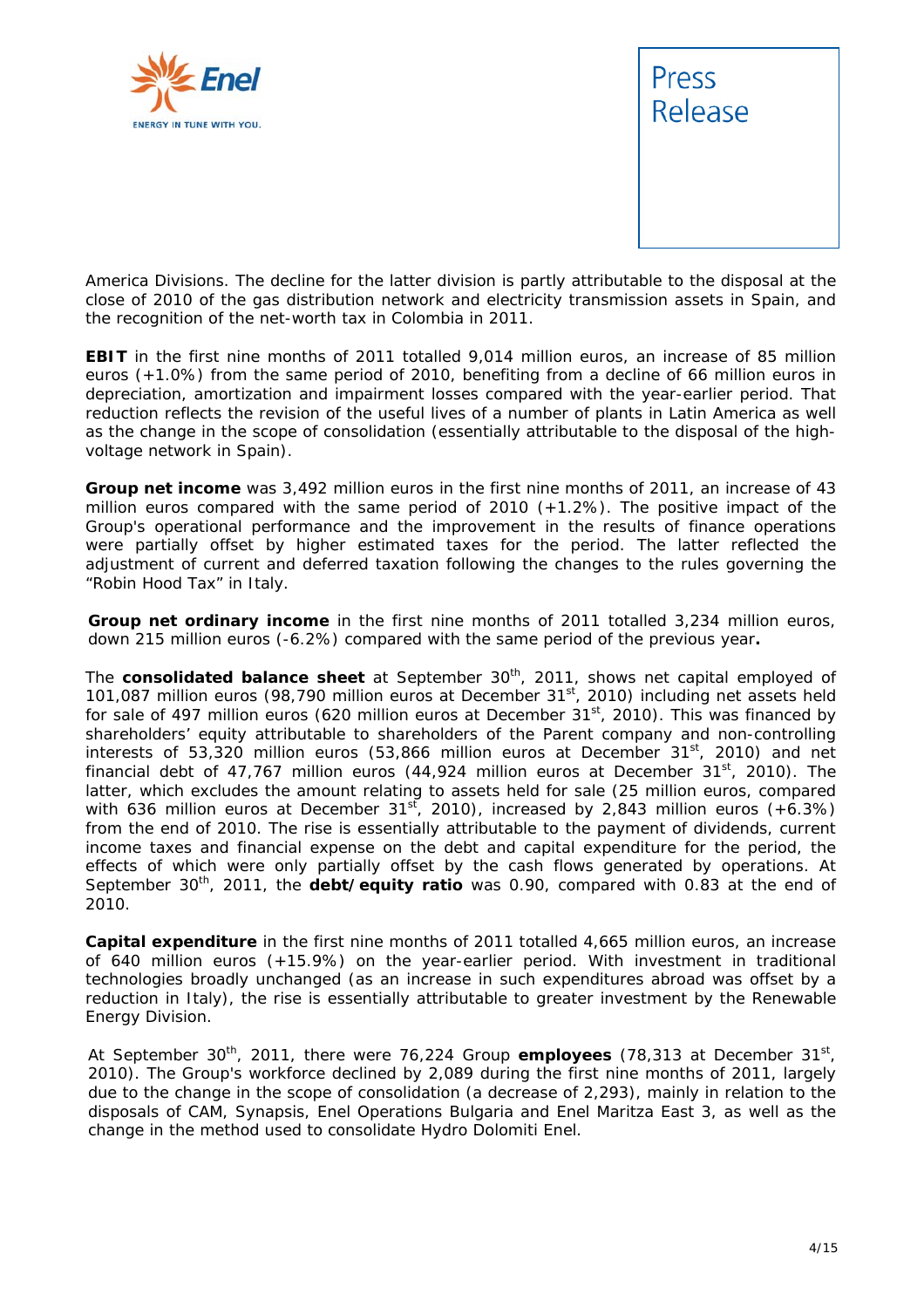



#### **Consolidated results for the third quarter of 2011**

**Consolidated financial highlights for the third quarter of 2011** (millions of euros):

|                           | Third quarter<br>2011 | Third quarter<br>2010 | Change  |
|---------------------------|-----------------------|-----------------------|---------|
| Revenues                  | 19,105                | 18,170                | $+5.1%$ |
| EBITDA                    | 4,355                 | 4,387                 | $-0.7%$ |
| <b>EBIT</b>               | 2,942                 | 2,846                 | $+3.4%$ |
| Group net income          | 940                   | 1,024                 | $-8.2%$ |
| Group net ordinary income | 929                   | 1,024                 | $-9.3%$ |

**Revenues** in the third quarter of 2011 amounted to 19,105 million euros, up 935 million euros (+5.1%) compared with the 18,170 million euros registered in the same period of 2010. This performance is mainly attributable to greater revenues from the sale of electricity, partially offset by lower revenues from the sale and transport of natural gas, which was mainly associated with a decline in consumption by residential and commercial customers.

With regard to the results of the individual operating divisions, the revenues of the Sales Division totalled 4,129 million euros (-8.3%), those of the Generation and Energy Management Division came to 5,124 million euros (+22.6%), those of the Engineering and Innovation Division totalled 86 million euros (-31.2%), those of the Infrastructure and Networks Division amounted to 1,821 million euros (+3.8%), those of the Iberia and Latin America Division were 8,185 million euros (+4.9%), those of the International Division amounted to 1,831 million euros (+11.4%) and those of the Renewable Energy Division totalled 530 million euros (- 2.4%).

**EBITDA** for the third quarter of 2011 totalled 4,355 million euros, a decrease of 32 million euros (-0.7%) compared with the 4,387 million euros posted in the third quarter 2010. More specifically, the EBITDA of the Sales Division amounted to 120 million euros (+36.4%), that of the Generation and Energy Management Division came to 408 million euros (-34.6%), that of the Engineering and Innovation Division was 1 million euros, that of the Infrastructure and Networks Division amounted to 1,104 million euros (+12.5%), that of the Iberia and Latin America Division totalled 1,951 million euros (-1.6%), that of the International Division totalled 402 million euros (+10.7%) and that of the Renewable Energy Division came to 307 million euros (-2.5%).

**EBIT** for the third quarter of 2011 was 2,942 million euros, up 3.4% from 2,846 million euros in the same period of 2010.

With regard to the results of the individual divisions, the EBIT of the Sales Division totalled 40 million euros (+29.0%), that of the Generation and Energy Management Division amounted to 257 million euros (-47.0%), that of the Engineering and Innovation Division went from 6 million euros to zero million euros, that of the Infrastructure and Networks Division amounted to 875 million euros (+17.0%), that of the Iberia and Latin America Division totalled 1,253 million euros (+7.1%), that of the International Division came to 275 million euros (+51.9%) and that of the Renewable Energy Division amounted to 205 million euros (-8.5%).

**Group net income** for the third quarter of 2011 totalled 940 million euros, compared with 1,024 million euros in the third quarter 2010, a decrease of 84 million euros (-8.2%).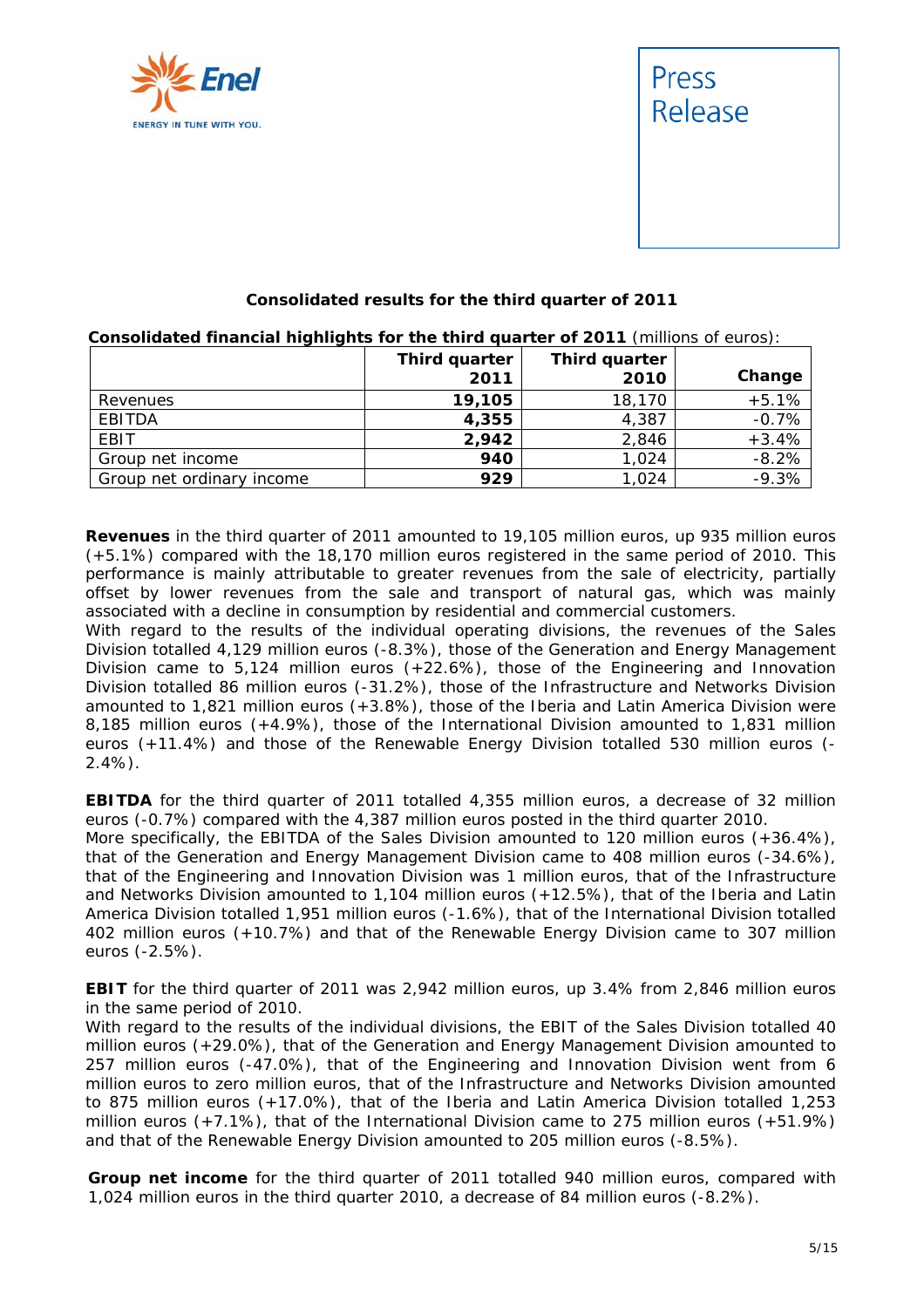



**Group net ordinary income** for the third quarter of 2011 amounted to 929 million euros, a decline of 95 million euros (-9.3%) on that posted in the third quarter of 2010.

\*\*\*\*\*

#### **RECENT KEY EVENTS**

On **August 19th, 2011**, the subsidiary Enel Green Power SpA ("EGP") was awarded power supply contracts with three wind projects totalling 193 MW of installed capacity in a public auction. The projects are located in the north-east of Brazil in the States of Bahia, Pernambuco and Rio Grande do Norte, the latter in a consortium with Endesa. Commercial operation is planned to start in 2014. Through the auction, EGP was granted the right to enter into 20-year supply contracts to sell specified volumes of electricity from its wind farms to a pool of distribution companies operating in the regulated market. Additional energy volumes will be sold to the free market through existing long-term contracts. The estimated total investment for the three projects is about 330 million euros.

On **September 14th, 2011**, Enel SpA announced that the amendment of the rules governing the so-called "Robin Hood Tax", which increases the rate of the additional IRES levy for three years to 10.5% from its current level of 6.5%, as well as the extension of the additional levy to comprise companies operating in the power and gas distribution and transmission sector and the renewable energy sector (regardless of the type of resources used), will give rise to an additional annual current tax liability for the Enel Group estimated at about 400 million euros per year in the period from 2011 to 2013 and about 200 million euros per year in each subsequent year.

On **September 21st, 2011**, Standard & Poor's confirmed its long-term credit rating of "A-" and short-term credit rating of "A-2" for Enel SpA. The outlook was confirmed as negative. In addition, Standard & Poor's changed its stand-alone credit profile for the Company from "bbb+" to "a-", anticipating that Enel's and Group's financial risk profile will continue to improve in 2011 and over the medium term, despite the current challenging operating environment in the main reference markets.

On **September 28th, 2011,** the Board of Directors of Enel SpA approved the half-year financial statements of the Parent company at June  $30<sup>th</sup>$ , 2011. The performance and results achieved by the Company and the Group allow the distribution of an interim dividend for 2011 equal to 0.10 euros per share. The interim dividend is scheduled to be paid (before any withholding required by law) from November  $24<sup>th</sup>$ , 2011, with an ex-dividend date of November 21<sup>st</sup>, 2011.

On **September 30th, 2011**, the subsidiary Enel Distribuzione SpA signed an agreement with the European Investment Bank ("EIB") for a 350 million euro loan (called "Enel Efficienza Rete III") to cover a portion of its investments to improve the efficiency of the Italian electricity network, a project described in that company's 2012-2014 business plan.

The EIB also indicated its willingness to providing further funding for these investments up to a total of 1 billion euros.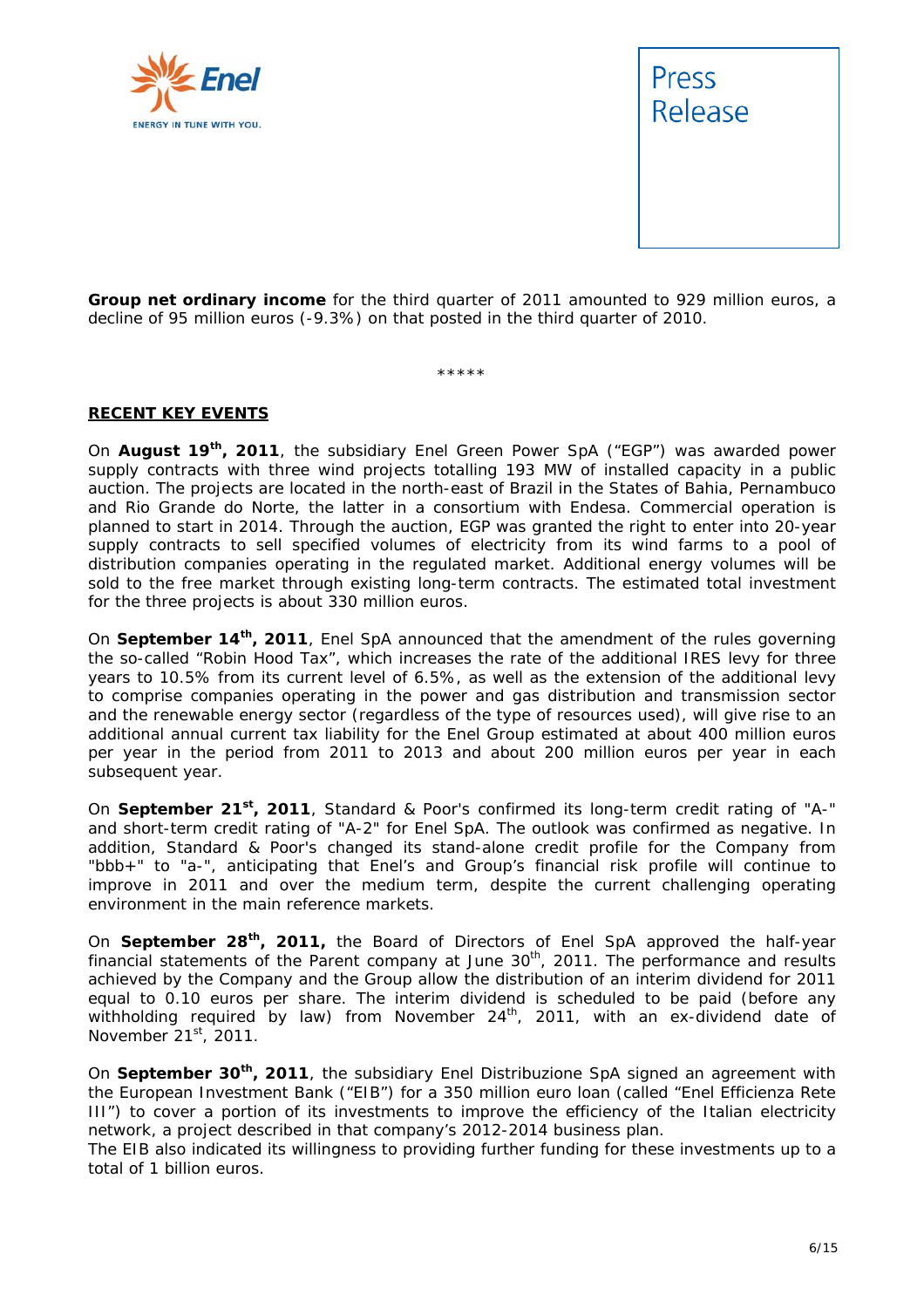



The 20-year "Enel Efficienza Rete III" financing agreement (maturing December 15<sup>th</sup>, 2031) has a 5-year grace period that runs until December 15<sup>th</sup>, 2016. The funds will be disbursed by the end of 2011 and secured with a Parent company guarantee provided by Enel SpA. The highly-competitive loan terms include the application of a margin of 70 basis points over Euribor for the period.

On **October 5th, 2011**, Moody's rating agency announced that it had lowered its long-term rating for Enel SpA to "A3" (previously "A2") and its short-term rating to "Prime-2" (previously "Prime-1"). It also issued a negative outlook.

The change in Enel's rating is linked to the recent decision by Moody's to lower its rating for the Republic of Italy.

On **October 17th, 2011,** Enel SpA, through its subsidiary Enel Finance International NV, announced the placement on the European market of a multi-tranche bond issue totalling 2,250 million euros targeted at institutional investors under the Global Medium Term Notes programme. The bond issue was authorised by Enel's Board of Directors on June  $16<sup>th</sup>$ , 2011.

The operation, led by a pool of banks comprising Barclays, BNP Paribas and Deutsche Bank (as global coordinators) and Banca IMI, BBVA, Banco Santander and UniCredit (as joint book runners), generated orders totalling over 12 billion euros and was divided into the following tranches (all guaranteed by Enel SpA):

- 1,250 million euros at a fixed rate of 4.625%, maturing June  $24<sup>th</sup>$ , 2015; and
- 1,000 million euros at a fixed rate of 5.750%, maturing in October  $24<sup>th</sup>$ , 2018.

On October 21<sup>st</sup>, 2011 the subsidiary Enel Green Power International BV ("EGPI") signed an agreement with the Danish government's Export Credit Agency and Citigroup (as agent and arranger), for a 12-year loan of 112 million euros, guaranteed by Enel Green Power SpA. This loan will be used to cover a portion of the investments required to build and expand Enel Green Power Romania's Moldova Noua and Corugea wind plants, for a total installed capacity of 118 MW.

#### \*\*\*

#### **OUTLOOK**

Developments in the first nine months of 2011 confirmed the relatively sustained growth in demand for electricity in Latin America, East Europe and Russia. By contrast, the macroeconomic situation in other European countries was characterised by a high degree of uncertainty in financial markets and weaker economies, which are expected to slow down the growth path originally forecast in the euro zone.

In this environment, the scale and geographical diversification of Enel will continue to be determining factors in the Group's pursuit of its strategic objectives.

The Enel Group will continue to benefit from rising margins thanks to the entry into service of new generation capacity in Russia, in the Iberian peninsula and in renewables, as well as from the contribution of efficiency enhancement programmes and improvements in operating cash flow.

All of this, together with the other programmes introduced to improve operations, enable us to confirm the results expected for 2011 as a whole, net of fiscal charges resulting from the implementation of changes to the rules governing the so-called "Robin Hood Tax" in Italy.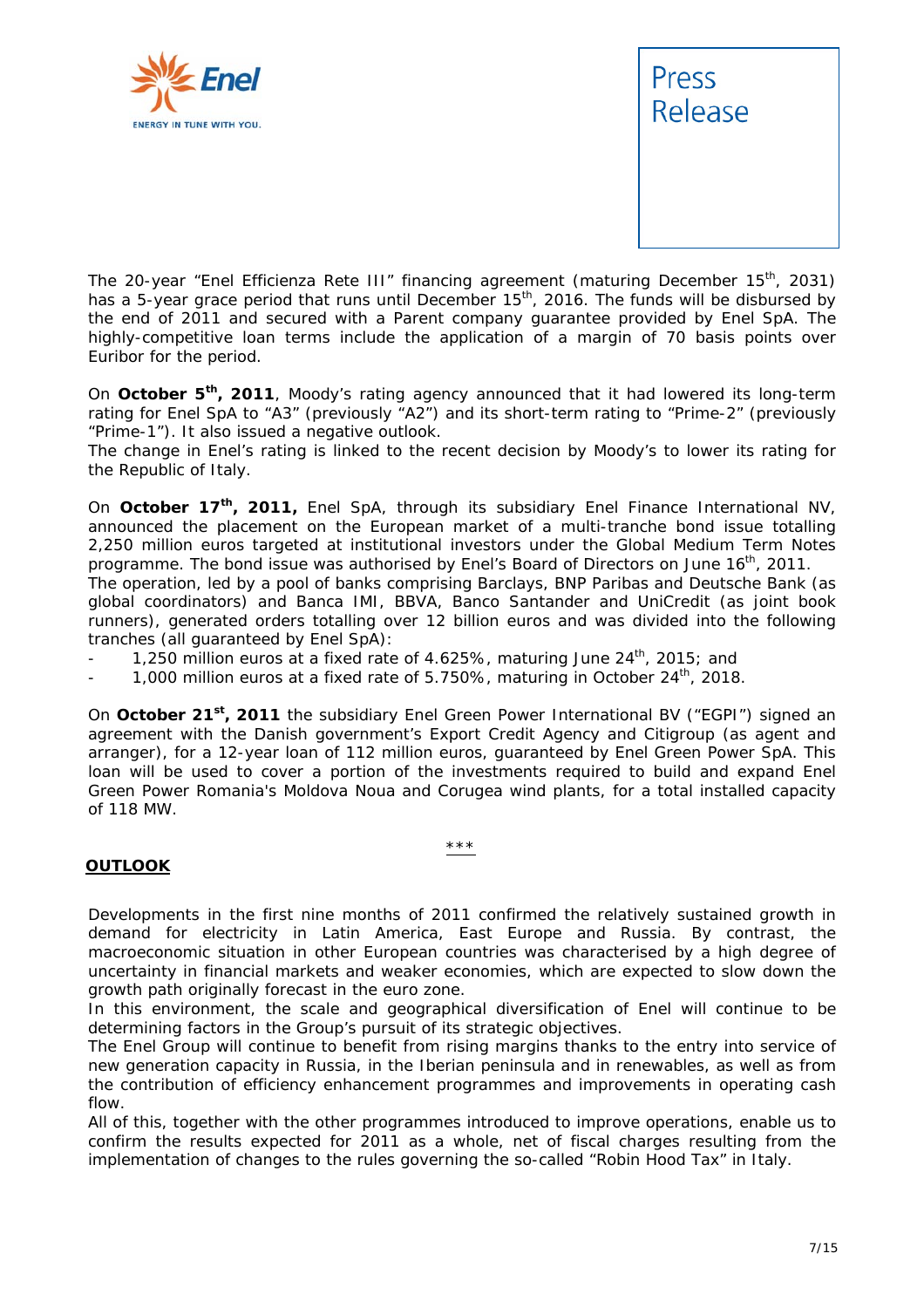



#### **NEW BOND ISSUES**

The Board of Directors of Enel, as part of its strategy to extend the average maturity of consolidated debt and with a view to optimising its medium- and long-term maturity profile, approved a new issue of one or more bonds by December 31<sup>st</sup>, 2012, for a total amount of up to 5 billion euros. The bonds may be placed with institutional or retail investors, depending upon the opportunities presented by the market on a case-by-case basis.

The bonds may be issued directly by Enel SpA or by its Dutch subsidiary Enel Finance International NV (guaranteed by the Parent Company), depending on the opportunities that the latter solution may offer for placement of the bonds on international markets.

The Board of Directors delegated to the Chief Executive Officer the task of allocating the bond issues between the two above-mentioned companies and determining the amounts, currencies, timing and characteristics of the individual issues, with the option of seeking a listing on one or more regulated markets.

The Board of Directors also revoked its similar previous resolution of June 16<sup>th</sup>, 2011, that had authorized the issue of one or more bonds by December  $31<sup>st</sup>$ , 2012, to be placed with institutional or retail investors, for a total amount of up to 5 billion euros, while preserving the validity and effects of the bonds and guarantees issued under such resolution.

In implementation of the Board resolution of June  $16<sup>th</sup>$ , 2011, the Dutch subsidiary Enel Finance International NV carried out the following transactions (guaranteed by the Parent Company) with institutional investors:

- an issue on July  $12<sup>th</sup>$ , 2011, totalling 1,750 million euros, with a weighted average maturity of about 7.7 years and a weighted average interest rate of 4.66%; and
- an issue on October 24<sup>th</sup>, 2011, totalling 2,250 million euros, with a weighted average maturity of about 5.16 years and a weighted average interest rate of 5.28%.

\*\*\*\*\*

At 6:00 p.m. CET today, November 9<sup>th</sup>, 2011, a conference call will be held to present the *results for the third quarter and the first nine months of 2011 to financial analysts and institutional investors. Journalists are also invited to listen in on the call.* 

*Documentation relating to the conference call will be available on Enel's website (www.enel.com) in the Investor section from the beginning of the event.* 

*Tables presenting the results of the individual Divisions (which do not take account of intersegment eliminations) are attached below, as are the condensed income statement, the statement of comprehensive income, the condensed balance sheet and the condensed cash flow statement for the Enel Group. A descriptive summary of the alternative performance indicators is also attached.* 

*The officer responsible for the preparation of the corporate financial reports, Luigi Ferraris, declares, pursuant to Article 154-bis, paragraph 2, of the Consolidated Law on Financial Intermediation, that the accounting information contained in this press release corresponds with that contained in the accounting documentation, books and records.*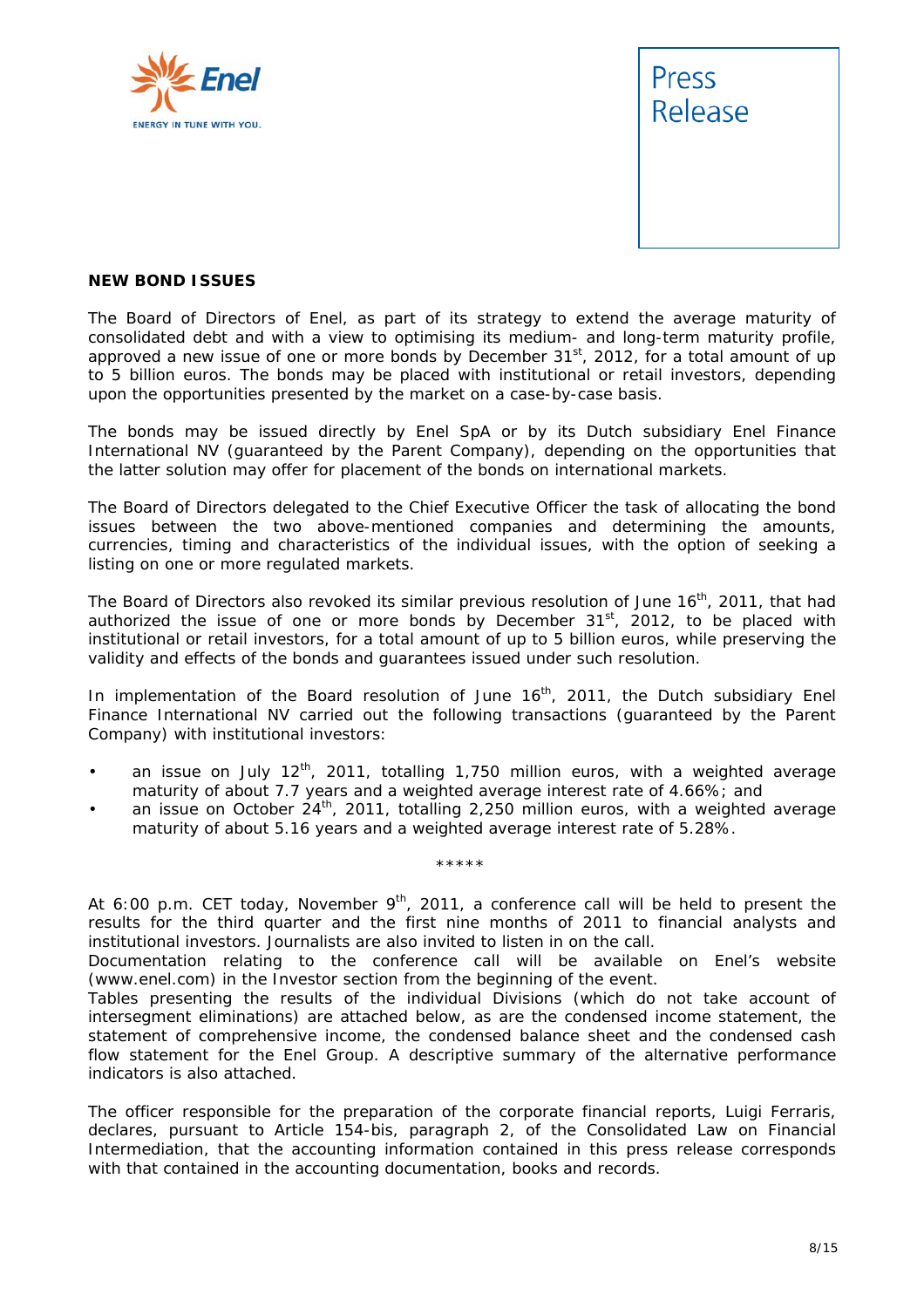



#### **Results of the Divisions**

The representation of performance and financial results by Division presented here is based on the approach used by management in assessing Group performance for the two periods.

#### **Sales Division**

**Results** (millions of euros):

|             | First nine<br>months<br>2011 | First nine<br>months<br>2010 | Change  | <b>Third</b><br>quarter<br>2011 | Third<br>quarter<br>2010 | Change    |
|-------------|------------------------------|------------------------------|---------|---------------------------------|--------------------------|-----------|
| Revenues    | 12,932                       | 13.649                       | $-5.3%$ | 4,129                           | 4,501                    | $-8.3%$   |
| EBITDA      | 446                          | 281                          | 58.7%   | 120                             | 88                       | $+36.4%$  |
| <b>EBIT</b> | 220                          | 82                           | 168.3%  | 40                              | 31                       | $+29.0\%$ |
| Capex       | 40                           | 27                           | 48.1%   | 28                              | 11                       | $+154.5%$ |

#### **Generation and Energy Management Division**

**Results** (millions of euros):

|          | First nine<br>months<br>2011 | First nine<br>months<br>2010 | Change   | <b>Third</b><br>quarter<br>2011 | <b>Third</b><br>quarter<br>2010 | Change   |
|----------|------------------------------|------------------------------|----------|---------------------------------|---------------------------------|----------|
| Revenues | 15,346                       | 12,417                       | 23.6%    | 5,124                           | 4,181                           | $+22.6%$ |
| EBITDA   | 1,637                        | 1,853                        | $-11.7%$ | 408                             | 624                             | $-34.6%$ |
| EBIT     | 1,197                        | 1,445                        | $-17.2%$ | 257                             | 485                             | $-47.0%$ |
| Capex    | 224                          | 411                          | $-45.5%$ | 115                             | 118                             | $-2.5%$  |

#### **Engineering and Innovation Division**

**Results** (millions of euros):

|          | First nine<br>months<br>2011 | First nine<br>months<br>2010 | Change    | Third<br>quarter<br>2011 | <b>Third</b><br>quarter<br>2010 | Change    |
|----------|------------------------------|------------------------------|-----------|--------------------------|---------------------------------|-----------|
| Revenues | 292                          | 453                          | $-35.5\%$ | 86                       | 125                             | $-31.2%$  |
| EBITDA   | 8                            | 14                           | $-42.9%$  |                          |                                 | $-85.7%$  |
| EBIT     | 5                            |                              | $-54.5%$  |                          | 6                               | $-100.0%$ |
| Capex    |                              |                              | -         |                          |                                 | 100.0%    |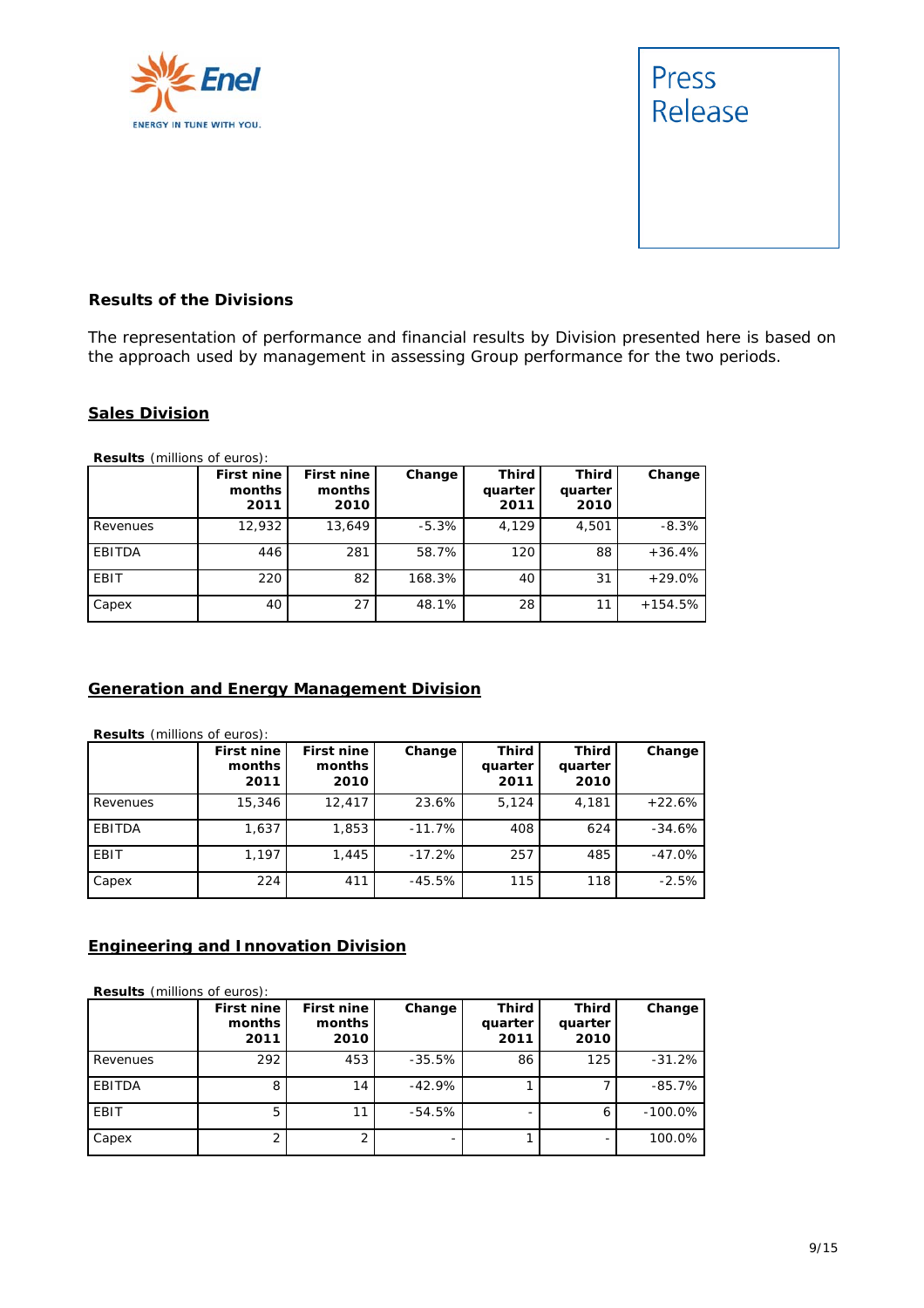

# Press Release

#### **Infrastructure and Networks Division**

**Results** (millions of euros):

|          | First nine<br>months<br>2011 | First nine<br>months<br>2010 | Change | <b>Third</b><br>quarter<br>2011 | Third<br>quarter<br>2010 | Change   |
|----------|------------------------------|------------------------------|--------|---------------------------------|--------------------------|----------|
| Revenues | 5,415                        | 5,168                        | 4.8%   | 1,821                           | 1.754                    | $+3.8%$  |
| EBITDA   | 3,129                        | 2,826                        | 10.7%  | 1,104                           | 981                      | $+12.5%$ |
| EBIT     | 2.442                        | 2,153                        | 13.4%  | 875                             | 748                      | $+17.0%$ |
| Capex    | 934                          | 784                          | 19.1%  | 355                             | 275                      | $+29.1%$ |

#### **Iberia and Latin America Division**

**Results** (millions of euros):

|          | First nine<br>months<br>2011 | First nine<br>months<br>2010 | Change   | <b>Third</b><br>quarter<br>2011 | <b>Third</b><br>quarter<br>2010 | Change  |
|----------|------------------------------|------------------------------|----------|---------------------------------|---------------------------------|---------|
| Revenues | 24.029                       | 22.646                       | 6.1%     | 8,185                           | 7,803                           | $+4.9%$ |
| EBITDA   | 5,562                        | 6,030                        | $-7.8\%$ | 1,951                           | 1,983                           | $-1.6%$ |
| EBIT     | 3,450                        | 3,748                        | $-8.0\%$ | 1,253                           | 1,170                           | $+7.1%$ |
| Capex    | 1,425                        | 1,386                        | 2.8%     | 492                             | 511                             | $-3.7%$ |

#### **International Division**

**Results** (millions of euros):

|             | First nine<br>months<br>2011 | First nine<br>months<br>2010 | Change  | Third<br>quarter<br>2011 | <b>Third</b><br>quarter<br>2010 | Change   |
|-------------|------------------------------|------------------------------|---------|--------------------------|---------------------------------|----------|
| Revenues    | 5,650                        | 4,754                        | 18.8%   | 1,831                    | 1,643                           | $+11.4%$ |
| EBITDA      | 1,200                        | 1,204                        | $-0.3%$ | 402                      | 363                             | $+10.7%$ |
| <b>EBIT</b> | 771                          | 762                          | 1.2%    | 275                      | 181                             | $+51.9%$ |
| Capex       | 979                          | 779                          | 25.7%   | 406                      | 220                             | $+84.5%$ |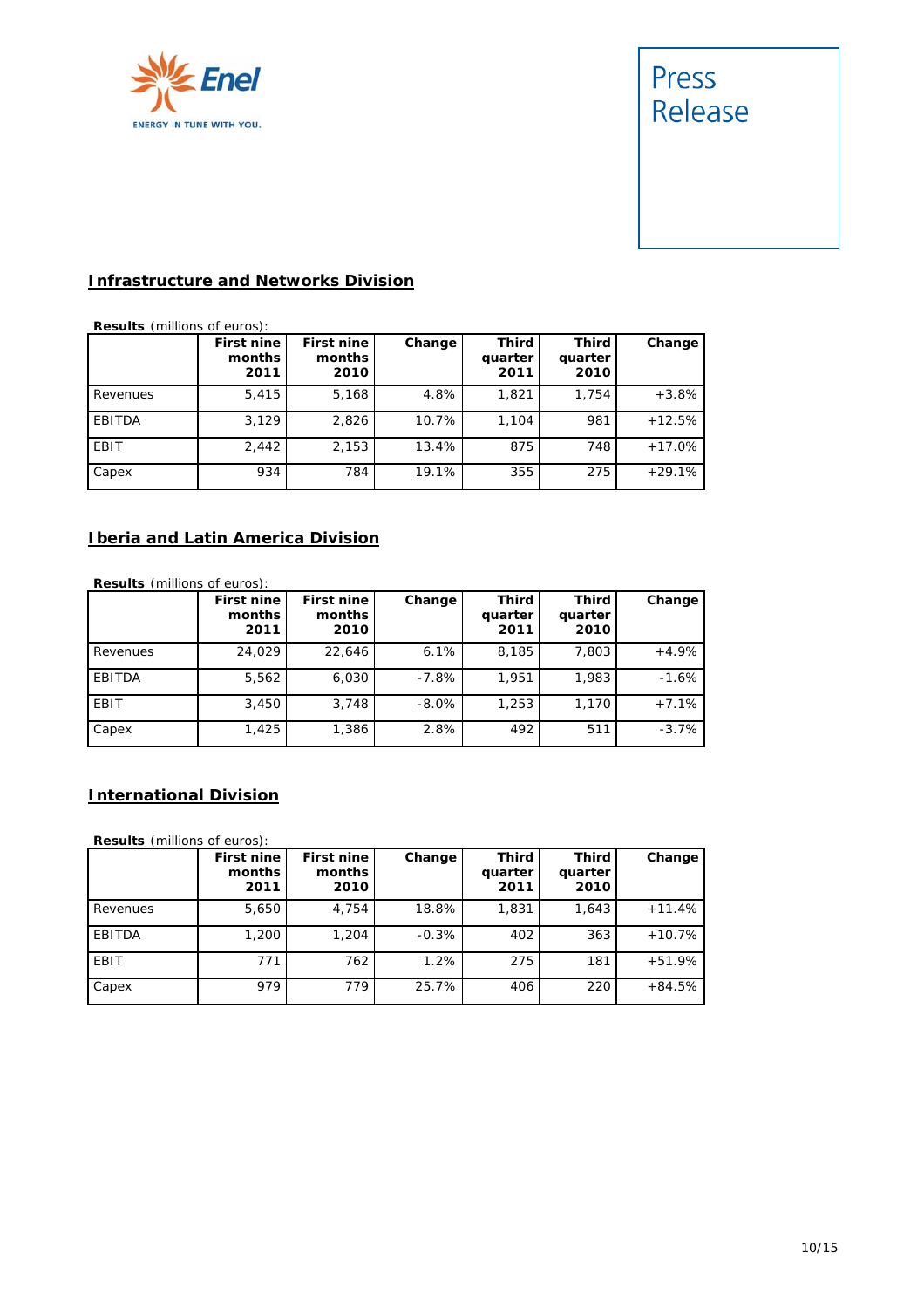

# Press Release

#### **Renewable Energy Division**

**Results** (millions of euros):

|          | First nine<br>months<br>2011 | First nine<br>months<br>2010 | Change | <b>Third</b><br>quarter<br>2011 | <b>Third</b><br>quarter<br>2010 | Change   |
|----------|------------------------------|------------------------------|--------|---------------------------------|---------------------------------|----------|
| Revenues | 1,859                        | 1,517                        | 22.5%  | 530                             | 543                             | $-2.4%$  |
| EBITDA   | 1,183                        | 966                          | 22.5%  | 307                             | 315                             | $-2.5%$  |
| EBIT     | 889                          | 719                          | 23.6%  | 205                             | 224                             | $-8.5%$  |
| Capex    | 1,033                        | 593                          | 74.2%  | 409                             | 254                             | $+61.0%$ |

\*\*\*\*\*

#### **ALTERNATIVE PERFORMANCE INDICATORS**

The following section describes a number of alternative performance indicators, not envisaged under the IFRS-EU accounting standards, which are used in this press release in order to facilitate the assessment of the Group's performance and financial position.

- **EBITDA:** an indicator of Enel's operating performance, calculated as "Operating income" plus "Depreciation, amortisation and impairment losses";
- **Net financial debt**: an indicator of Enel's financial structure, determined by "Long-term loans" and "Short-term loans and the current portion of long-term loans" less "Cash and cash equivalents", current and non-current financial assets (financial receivables and securities other than equity investments) included in "Other current assets" and "Other non-current assets";
- **Net capital employed**: calculated as the sum of "Current assets", "Non-current assets" and "Net assets held for sale", net of "Current liabilities" and "Non-current liabilities", excluding the items considered in the definition of net financial debt;
- **Net assets held for sale:** calculated as the algebraic sum of "Assets held for sale" and "Liabilities held for sale";
- **Group net ordinary income**: defined as that part of "Group net income" derived from ordinary business operations.

\*\*\*\*\*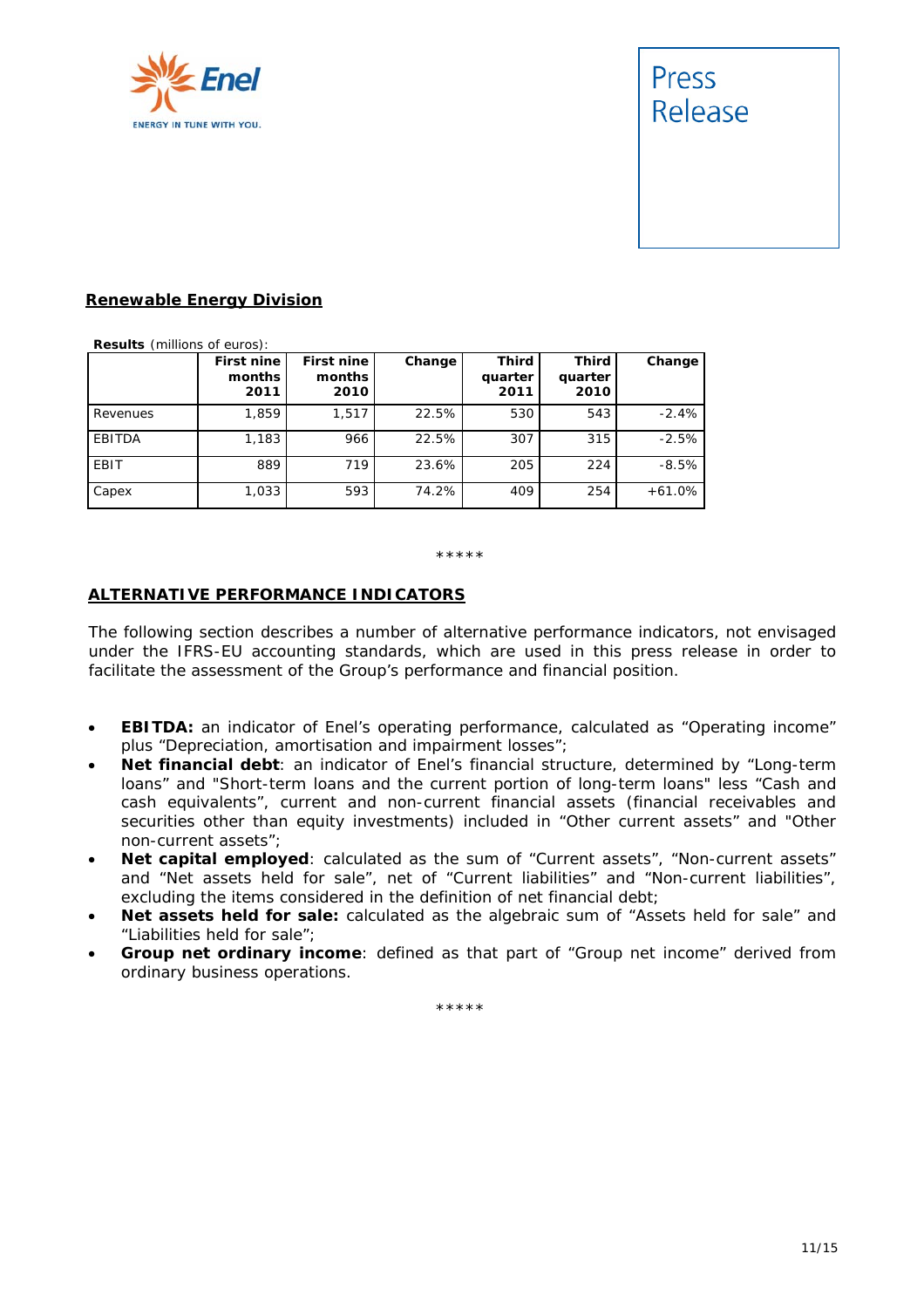



## **Condensed Consolidated Income Statement**

| 3rd Quarter |               |        |              | Millions of euros                                                                                               |          | First nine months |        |          |
|-------------|---------------|--------|--------------|-----------------------------------------------------------------------------------------------------------------|----------|-------------------|--------|----------|
| 2011        | 2010          | Change |              |                                                                                                                 | 2011     | 2010              | Change |          |
|             | 19,105 18,170 | 935    |              | 5.1% Total revenues                                                                                             | 57,496   | 52,972            | 4,524  | 8.5%     |
|             | 14,851 13,864 | 987    |              | 7.1% Total costs                                                                                                | 44,431   | 39,880            | 4,551  | 11.4%    |
| 101         | 81            | 20     |              | Net income/(charges) from commodity risk<br>24.7% management                                                    | 219      | 173               | 46     | 26.6%    |
| 4,355       | 4,387         | (32)   |              | -0.7% GROSS OPERATING MARGIN                                                                                    | 13,284   | 13,265            | 19     | 0.1%     |
| 1,413       | 1,541         | (128)  | -8.3% losses | Depreciation, amortization and impairment                                                                       | 4,270    | 4,336             | (66)   | -1.5%    |
| 2,942       | 2,846         | 96     |              | 3.4% OPERATING INCOME                                                                                           | 9,014    | 8,929             | 85     | 1.0%     |
| (9)         | (528)         | 519    |              | -98.3% Financial income                                                                                         | 1,756    | 1,913             | (157)  | $-8.2%$  |
| 919         | 346           | 573    |              | 165.6% Financial expense                                                                                        | 4,094    | 4,553             | (459)  | $-10.1%$ |
| (928)       | (874)         | (54)   |              | 6.2% Total financial income/(expense)                                                                           | (2, 338) | (2,640)           | 302    | $-11.4%$ |
| 15          | 7             | 8      |              | Share of income/(expense) on equity<br>investments accounted for using the equity<br>- method                   | 78       | 6                 | 72     |          |
| 2,029       | 1,979         | 50     |              | 2.5% INCOME BEFORE TAXES                                                                                        | 6,754    | 6,295             | 459    | 7.3%     |
| 744         | 626           | 118    |              | 18.8% Income taxes                                                                                              | 2,280    | 1,889             | 391    | 20.7%    |
| 1,285       | 1,353         | (68)   |              | -5.0% Income from continuing operations                                                                         | 4,474    | 4,406             | 68     | 1.5%     |
|             |               |        |              | - Net income from discontinued operations                                                                       |          |                   |        |          |
| 1,285       | 1,353         | (68)   |              | <b>NET INCOME FOR THE PERIOD</b><br>(shareholders of the Parent Company and<br>-5.0% non-controlling interests) | 4,474    | 4,406             | 68     | 1.5%     |
| 940         | 1,024         | (84)   |              | Attributable to shareholders of the Parent<br>-8.2% Company                                                     | 3,492    | 3,449             | 43     | 1.2%     |
| 345         | 329           | 16     |              | 4.9% Attributable to non-controlling interests                                                                  | 982      | 957               | 25     | 2.6%     |
|             |               |        |              |                                                                                                                 |          |                   |        |          |

(1) Diluted earnings per share are equal to basic earnings per share.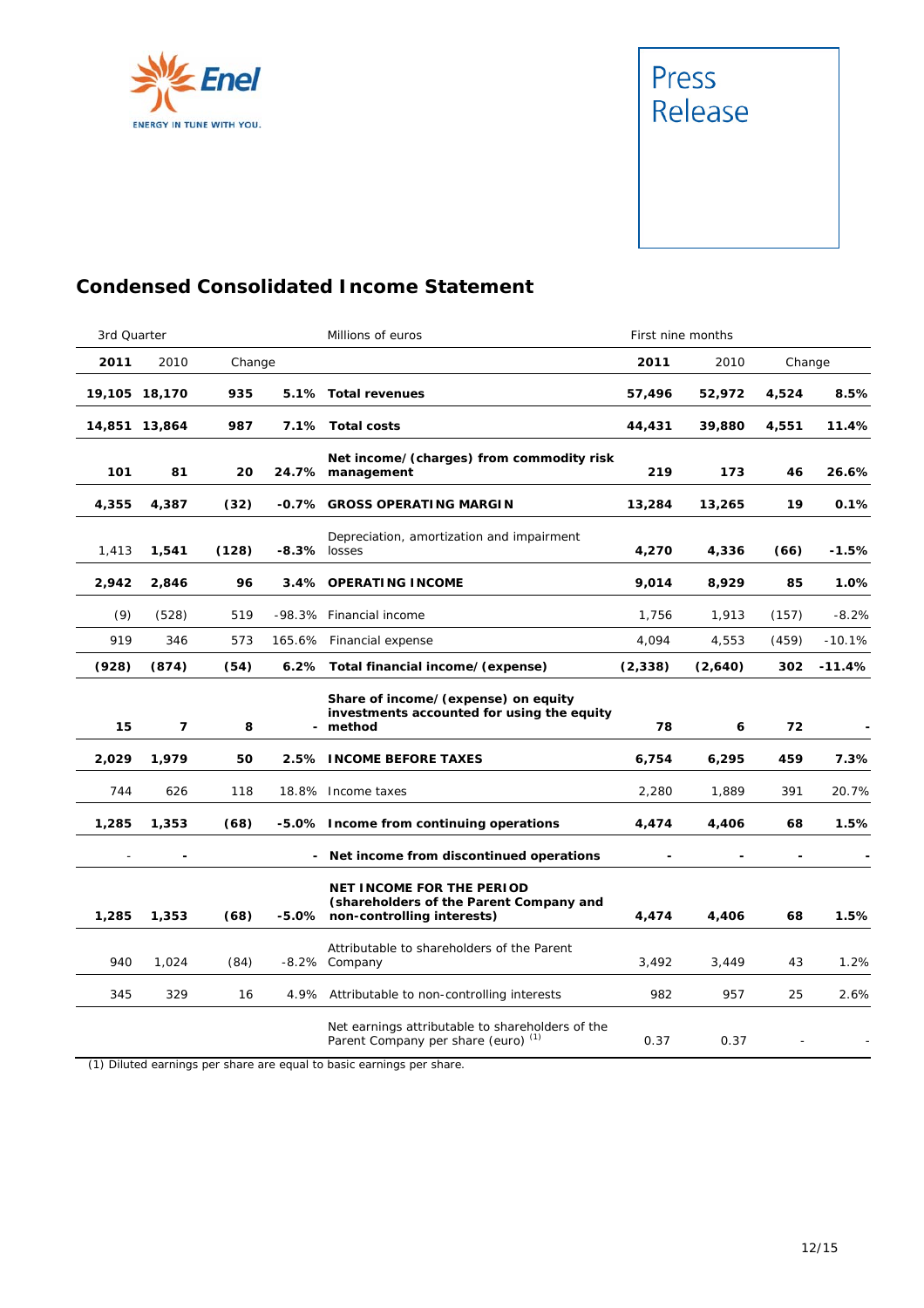



# **Statement of Consolidated Comprehensive Income**

| Millions of euros                                                                   | First nine months |       |  |
|-------------------------------------------------------------------------------------|-------------------|-------|--|
|                                                                                     | 2011              | 2010  |  |
| Net income for the period                                                           | 4,474             | 4,406 |  |
| Other components of comprehensive income:                                           |                   |       |  |
| - Effective portion of change in the fair value of cash flow hedges (1)             | (139)             | (282) |  |
| - Income recognized in equity by companies accounted for using the equity<br>method | (4)               | 3     |  |
| - Change in the fair value of financial investments available for sale              | 26                | 186   |  |
| - Exchange rate differences                                                         | (1,624)           | 1,849 |  |
| Income/(Loss) recognized directly in equity                                         | (1, 741)          | 1,756 |  |
| COMPREHENSIVE INCOME FOR THE PERIOD                                                 | 2,733             | 6,162 |  |
| Attributable to:                                                                    |                   |       |  |
| - shareholders of the Parent Company                                                | 2,723             | 4,119 |  |
| - non-controlling interests                                                         | 10                | 2,043 |  |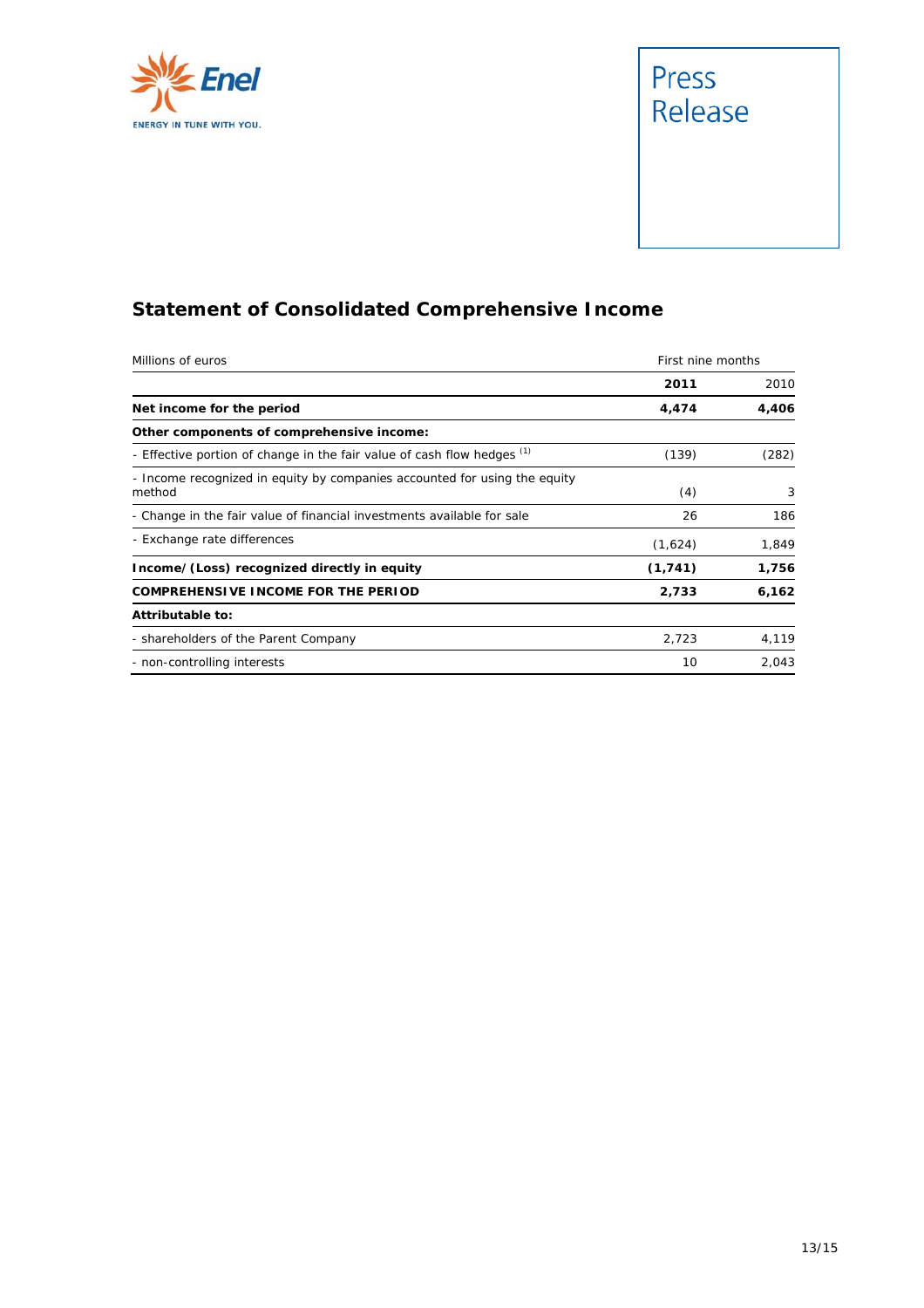



## **Condensed Consolidated Balance Sheet**

Millions of euros

|                                                                 |         | at Sep. 30th, 2011at Dec. 31st, 2010 |          |  |
|-----------------------------------------------------------------|---------|--------------------------------------|----------|--|
|                                                                 |         | restated                             |          |  |
| <b>ASSETS</b>                                                   |         |                                      |          |  |
| <b>Non-current assets</b>                                       |         |                                      |          |  |
| - Property, plant and equipment and intangible assets           | 99,117  | 99,504                               | (387)    |  |
| - Goodwill                                                      | 18,490  | 18,470                               | 20       |  |
| - Equity investments accounted for using the equity method      | 1,024   | 1,033                                | (9)      |  |
| - Other non-current assets (1)                                  | 12,841  | 11,780                               | 1,061    |  |
| Total                                                           | 131,472 | 130,787                              | 685      |  |
| <b>Current assets</b>                                           |         |                                      |          |  |
| - Inventories                                                   | 3,370   | 2,803                                | 567      |  |
| - Trade receivables                                             | 13,923  | 12,505                               | 1,418    |  |
| - Cash and cash equivalents                                     | 4,335   | 5,164                                | (829)    |  |
| - Other current assets <sup>(2)</sup>                           | 15,138  | 15,685                               | (547)    |  |
| <b>Total</b>                                                    | 36,766  | 36,157                               | 609      |  |
| <b>Assets held for sale</b>                                     | 615     | 1,618                                | (1,003)  |  |
| TOTAL ASSETS                                                    | 168,853 | 168,562                              | 291      |  |
| LIABILITIES AND SHAREHOLDERS' EQUITY                            |         |                                      |          |  |
| - Equity attributable to the shareholders of the Parent Company | 38,077  | 37,989                               | 88       |  |
| - Equity attributable to non-controlling interests              | 15,243  | 15,877                               | (634)    |  |
| Total shareholders' equity                                      | 53,320  | 53,866                               | (546)    |  |
| <b>Non-current liabilities</b>                                  |         |                                      |          |  |
| - Long-term loans                                               | 45,374  | 52,440                               | (7,066)  |  |
| - Provisions and deferred tax liabilities                       | 22,518  | 23,431                               | (913)    |  |
| - Other non-current liabilities                                 | 3,743   | 3,835                                | (92)     |  |
| Total                                                           | 71,635  | 79,706                               | (8,071)  |  |
| <b>Current liabilities</b>                                      |         |                                      |          |  |
| Short-term loans and current portion of long-term loans         | 18,406  | 11,208                               | 7,198    |  |
| - Trade payables                                                | 10,923  | 12,373                               | (1, 450) |  |
| - Other current liabilities                                     | 14,451  | 10,411                               | 4,040    |  |
| Total                                                           | 43,780  | 33,992                               | 9,788    |  |
| Liabilities held for sale                                       | 118     | 998                                  | (880)    |  |
| <b>TOTAL LIABILITIES</b>                                        | 115,533 | 114,696                              | 837      |  |
| TOTAL LIABILITIES AND SHAREHOLDERS' EQUITY                      | 168,853 | 168,562                              | 291      |  |

(1) Of which long-term financial receivables and other securities at September  $30<sup>th</sup>$ , 2011 equal to 2,810 million euros (2,463 million euros at December 31<sup>st</sup>, 2010) and 79 million euros (104 million euros at December 31st, 2010) respectively.

(2) Of which current portion of long-term financial receivables, short-term financial receivables and other securities at September 30<sup>th</sup>, 2011 equal to 7,061 million euros (9,290 million euros at December 31<sup>st</sup>, 2010), 1,686 million euros (1,608 million euros at December 31<sup>st</sup>, 2010) and 42 million euros (95 million euros at December 31<sup>st</sup>, 2010) respectively.